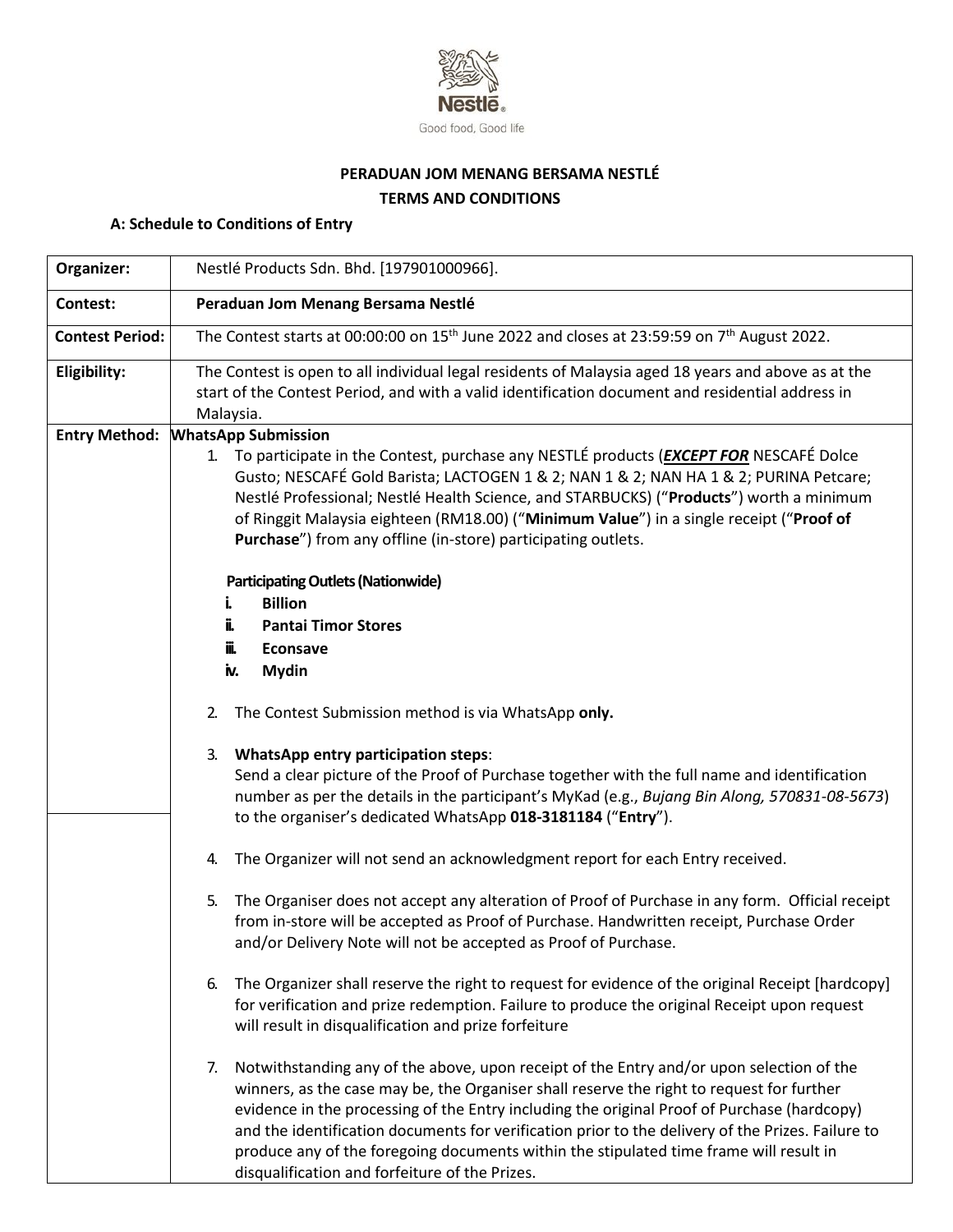| <b>Entry Deadline:</b> | 1. All Entry(ies) must be received by the Organizer on or before 23:59:59 on 7 <sup>th</sup> August 2022. Any                                                          |  |
|------------------------|------------------------------------------------------------------------------------------------------------------------------------------------------------------------|--|
|                        | Entry(ies) received outside the Contest Period shall be automatically disqualified.                                                                                    |  |
|                        | 2. For the weekly submission, the Organizer shall receive the submission of Entries on or before<br>23:59:59 of the last date of each Contest week as tabulated below. |  |
|                        | Week 1: 15 June 2022 - 21 June 2022                                                                                                                                    |  |
|                        | Week 2: 22 June 2022 - 28 June 2022                                                                                                                                    |  |
|                        | Week 3: 29 June 2022 - 05 July 2022                                                                                                                                    |  |
|                        | Week 4: 06 July 2022 - 12 July 2022                                                                                                                                    |  |
|                        | Week 5: 13 July 2022 - 19 July 2022                                                                                                                                    |  |
|                        | Week 6: 20 July 2022 - 26 July 2022                                                                                                                                    |  |
|                        | Week 7: 27 July 2022 - 02 August 2022                                                                                                                                  |  |
|                        | Week 8: 03 August 2022 - 07 August 2022                                                                                                                                |  |
| <b>Entry</b>           | All Entries received will be verified based on the following:                                                                                                          |  |
| Verification and       | 1. Clear snapshot of the receipt(s) indicating the NESTLÉ Products(s), receipt number, date,                                                                           |  |
| <b>Allocation of</b>   | purchase value, outlet name and outlet location.                                                                                                                       |  |
| <b>Serial Number</b>   | 2. No alteration of receipt in any form; store name, item(s) purchased, prices and transaction                                                                         |  |
|                        | date.<br>3. Validity of the purchase date                                                                                                                              |  |
|                        | 4. All required details and purchase requirement fulfilled.                                                                                                            |  |
|                        | 5. E-Commerce receipt will not be accepted as Proof of Purchase for the Contest.                                                                                       |  |
|                        | Handwritten receipt, Purchase Order and/or Delivery Note will not be accepted as Proof of<br>6.                                                                        |  |
|                        | Purchase for the Contest                                                                                                                                               |  |
|                        | Entries that have been verified will each be a "Qualified Entry" and collectively the "Qualified<br>7.<br>Entries".                                                    |  |
|                        | 8. Each Qualified Entry with a Minimum Value of RM18 will be assigned 1 serial number but                                                                              |  |
|                        | limited to maximum ten (10) serial numbers per one (1) Proof of Purchase.                                                                                              |  |
|                        | Example:                                                                                                                                                               |  |
|                        | (a) For Proof of Purchase with value of Ringgit Malaysia Thirty-six (RM36) of participating                                                                            |  |
|                        | NESTLÉ products, two (2) serial numbers will be given.<br>(b) For Proof of Purchase with value of Ringgit Malaysia Seventy-Two (RM72) of                               |  |
|                        | participating NESTLÉ products, four (4) serial numbers will be given.                                                                                                  |  |
|                        | (c) For Proof of Purchase with value of Ringgit Malaysia one hundred (RM180) of                                                                                        |  |
|                        | participating NESTLÉ participating products, ten (10) serial numbers will be given.                                                                                    |  |
|                        | (d) For Proof of Purchase with value of Ringgit Malaysia four thousand (RM4000) of                                                                                     |  |
|                        | participating NESTLÉ participating products, ten (10) serial numbers will be given                                                                                     |  |
|                        | <b>Prizes</b>                                                                                                                                                          |  |
| <b>Prizes and</b>      |                                                                                                                                                                        |  |
| Shortlisting of        | A total of 1203 prizes to be won throughout Contest Period.                                                                                                            |  |
| <b>Winners</b>         | <b>Grand Prize</b><br>3 x PERODUA Axia 1.0 GXtra worth RM34,000 (Random Colour).                                                                                       |  |
|                        | (1 Grand Prize winner [each 3 Participating outlets] total: 3                                                                                                          |  |
|                        | winners.                                                                                                                                                               |  |
|                        | 240 x RM100.00 Touch and Go Reload PIN.<br><b>Weekly First Prize</b>                                                                                                   |  |
|                        | (10 weekly First Prize winner [each 3 Participating Outlets] X 8<br>Weeks: 30 winners)                                                                                 |  |
|                        | 960 x RM30.00 Touch and Go Reload PIN.<br><b>Weekly Consolation Prize</b>                                                                                              |  |
|                        | (40 weekly Consolation Prize winners [each 3 Participating                                                                                                             |  |
|                        | Outlets] X 8 Weeks: 120 winners)                                                                                                                                       |  |
|                        |                                                                                                                                                                        |  |
|                        | The list of winners will also be announced on the Organizer's website;                                                                                                 |  |
|                        | https://www.dearnestle.com.my/peraduan-jom-menang-bersama-nestle                                                                                                       |  |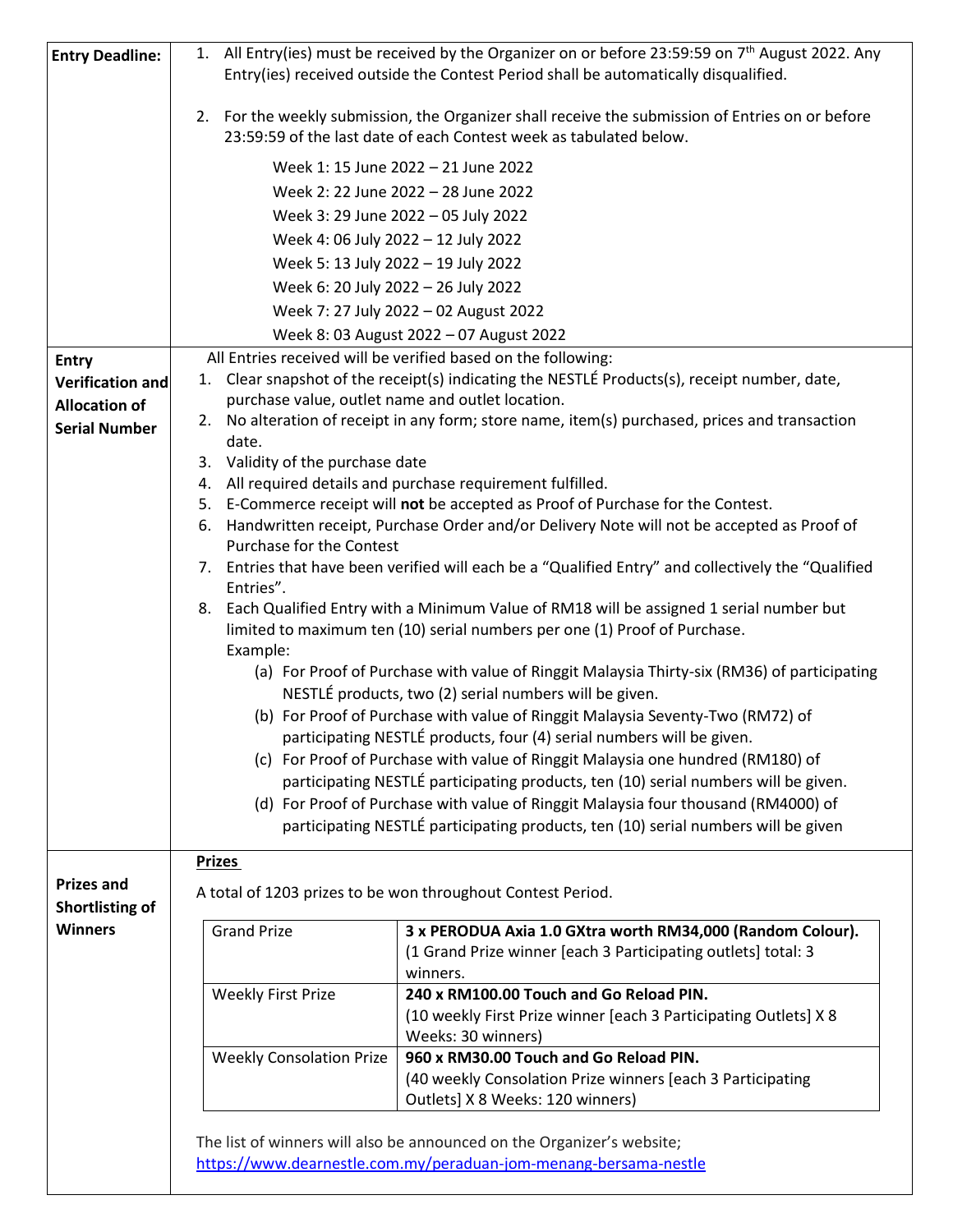The announcement of winners will be as per below schedule:

**Week 1 Weekly Winners**: 08 July 2022 **Week 2 Weekly Winners**: 15 July 2022 **Week 3 Weekly Winners**: 04 July 2022 **Week 4 Weekly Winners**: 22 July 2022 **Week 5 Weekly Winners**: 29 July 2022 **Week 6 Weekly Winners**: 05 August 2022 **Week 7 Weekly Winners**: 12 August 2022 **Week 8 Weekly Winners**: 19 August 2022 **Week 9 Weekly Winners**: 24 August 2022 **Grand Prize Winners**: 24 August 2022

Each participant is eligible to win a maximum of two (2) prizes only throughout the Contest Period and Participating Outlet:

• 1 Grand Prize

**And** 1 Weekly First Prize **OR** 1 Weekly Consolation Prize

#### **WINNER SELECTION AND SHORTLISTING METHOD:**

**Weekly First Prize**: **10 x Touch 'n Go eWallet Reload PIN worth RM100 (x 8 weeks)** The calculation applied to each individual Participating Outlet.

There are ten [10] x Touch 'n Go eWallet Reload PIN worth RM100 to be won each week for eight [8] consecutive weeks for each Participating Outlet. In total, there are two hundred forty [240] Weekly First Prizes to be won throughout the Contest Period for all Participating Outlet.

As part of the Weekly First Prize winner shortlisting process, a set of serial numbers will be allocated for the Qualified Entries received on a weekly basis throughout the Contest Period starting from serial number "1" [each a "Qualified Weekly First Prize Entry" and collectively the "Qualified Weekly First Prize Entries"].

Each week the serial numbers allocated to each Qualified Weekly First Prize Entry will be tabulated and added up to derive the total number of Qualified Weekly First Prize Entries ["Total Qualified Weekly First Prize Entries"]. The Organiser will compute and select the shortlisted entries based on the following example:

#### **A. Billion and Pantai Timor Stores**

Assuming there are 1400 weekly entries via Billion and Pantai Timor Stores ÷ 10 = 140 (The multiplication number in this case is 140)

The **Weekly First Prize** shortlisted entry for **Billion** is the 140th\* serial number entry and subsequent serial numbers with the multiplication of 140. Example of the shortlisted winning serial numbers; 140\*, 280\*, 420\*, 560\*, 700\*, 840\*, 980\*, 1120\*, 1260\* and 1400\*.

#### **B. Econsave**

Assuming there are 1500 weekly entries via Econsave ÷ 10 = 150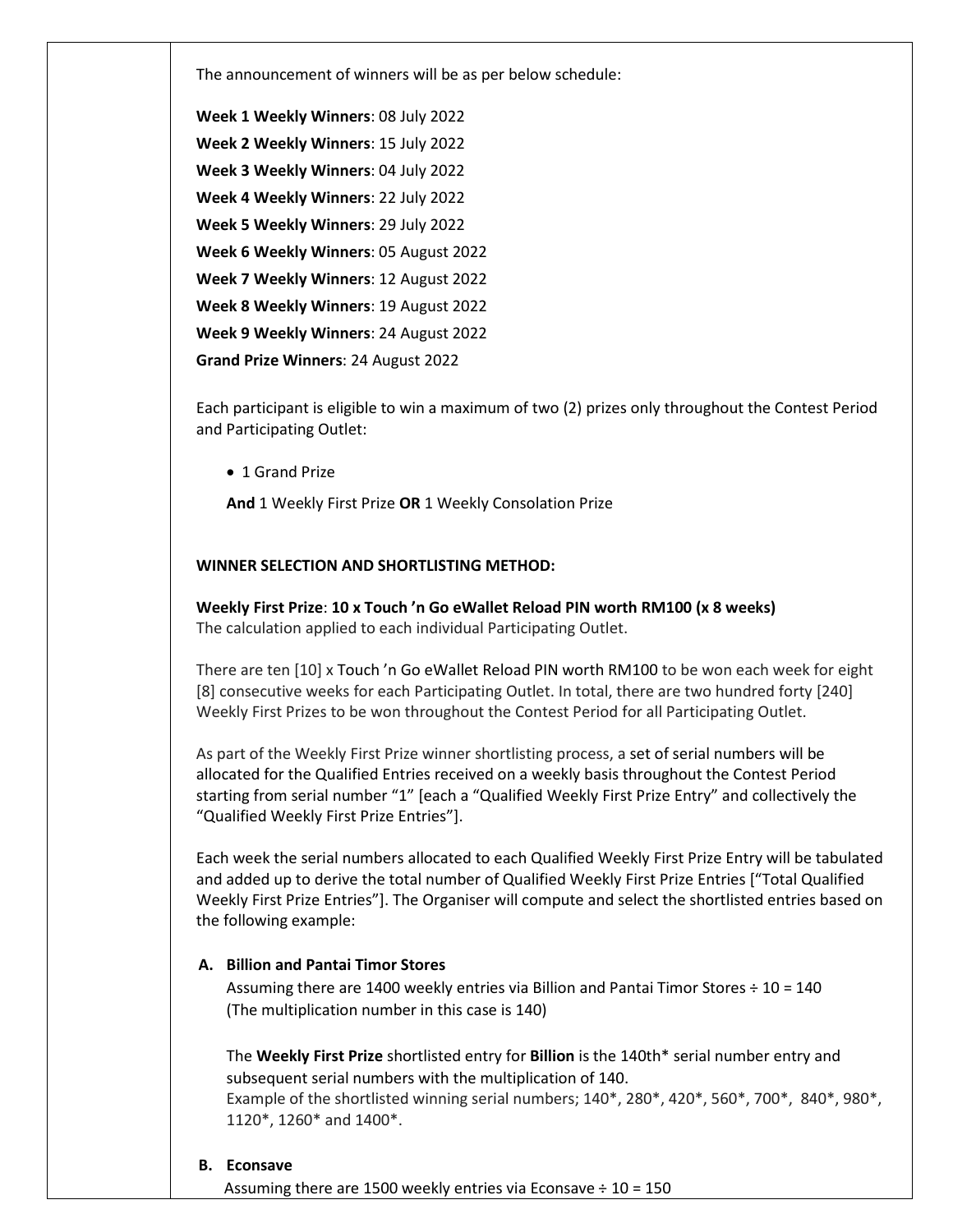(The multiplication number in this case is 150)

The **Weekly First Prize** shortlisted entry for **Econsave** is the 150th serial number entry and subsequent serial numbers with the multiplication of 150. Example of the shortlisted winning serial numbers; 150\*, 300\*, 450\*, 600\*, 750\*, 900\*, 1050\*, 1200\*, 1350\* and 1500\*.

#### **C. Mydin**

Assuming there are 1000 weekly entries via Mydin  $\div$  10 = 50 (The multiplication number in this case is 50)

The **Weekly First Prize** shortlisted entry for **Mydin** is the 50th\* serial number entry and subsequent serial numbers with the multiplication of 50**.** Example of the shortlisted winning serial numbers;  $50^*$ ,  $100^*$ ,  $150^*$ ,  $200^*$ ,  $250^*$ ,  $300^*$ ,  $350^*$ , 400\*, 450\* and 500\*.

Total of **10 winners** will be selected for **EACH** Contest Week for **EACH** Participating Outlet.

The rounding formula will be performed where the decimal value arises, the number will be rounded down to the nearest single digit number.

### **Weekly Consolation Prize:40 x RM30 Touch 'n Go eWallet Reload PIN.**

The calculation applied to each individual Participating Outlet.

There are forty [40] x Touch 'n Go eWallet Reload PIN worth RM30 to be won each week for eight [8] consecutive weeks for each Participating Outlet. In total, there are nine hundred sixty [960] Weekly Consolation Prizes to be won throughout the Contest Period for all Participating Outlet.

As part of the Weekly Consolation Prize winner shortlisting process, a set of serial numbers will be allocated for the Qualified Entries received on a weekly basis throughout the Contest Period starting from serial number "1" [each a "Qualified Weekly Consolation Prize Entry" and collectively the "Qualified Weekly Consolation Prize Entries"].

Each week the serial numbers allocated to each Qualified Weekly Consolation Prize Entry will be tabulated and added up to derive the total number of Qualified Weekly Consolation Prize Entries ["Total Qualified Weekly Consolation Prize Entries"]. The Organiser will compute and select the shortlisted entries based on the following example:

# **A. Billion and Pantai Timor Stores**

Assuming there are 1400 weekly entries via Billion **and Pantai Timor Stores** and Weekly first Prize Winner's entries is 30.

 $(1400 - 30) \div 40 = 34.25$ 

(The multiplication number in this case is 34)

The **Weekly Consolation Prize** shortlisted entry for **Billion** is the 34th\* serial number entry and subsequent serial numbers with the multiplication of 34. Example of the shortlisted winning serial numbers; 34\*, 68\*,102\*, 136\*, 170\*, 204\*, 238\*,

272\*, 306 and so forth (up to 40 serial number).

# **B. Econsave**

Assuming there are 1500 weekly entries via Econsave and Weekly first Prize Winner's entries is 40.

 $(1500-40) \div 40 = 36.5$ 

(The multiplication number in this case is 36)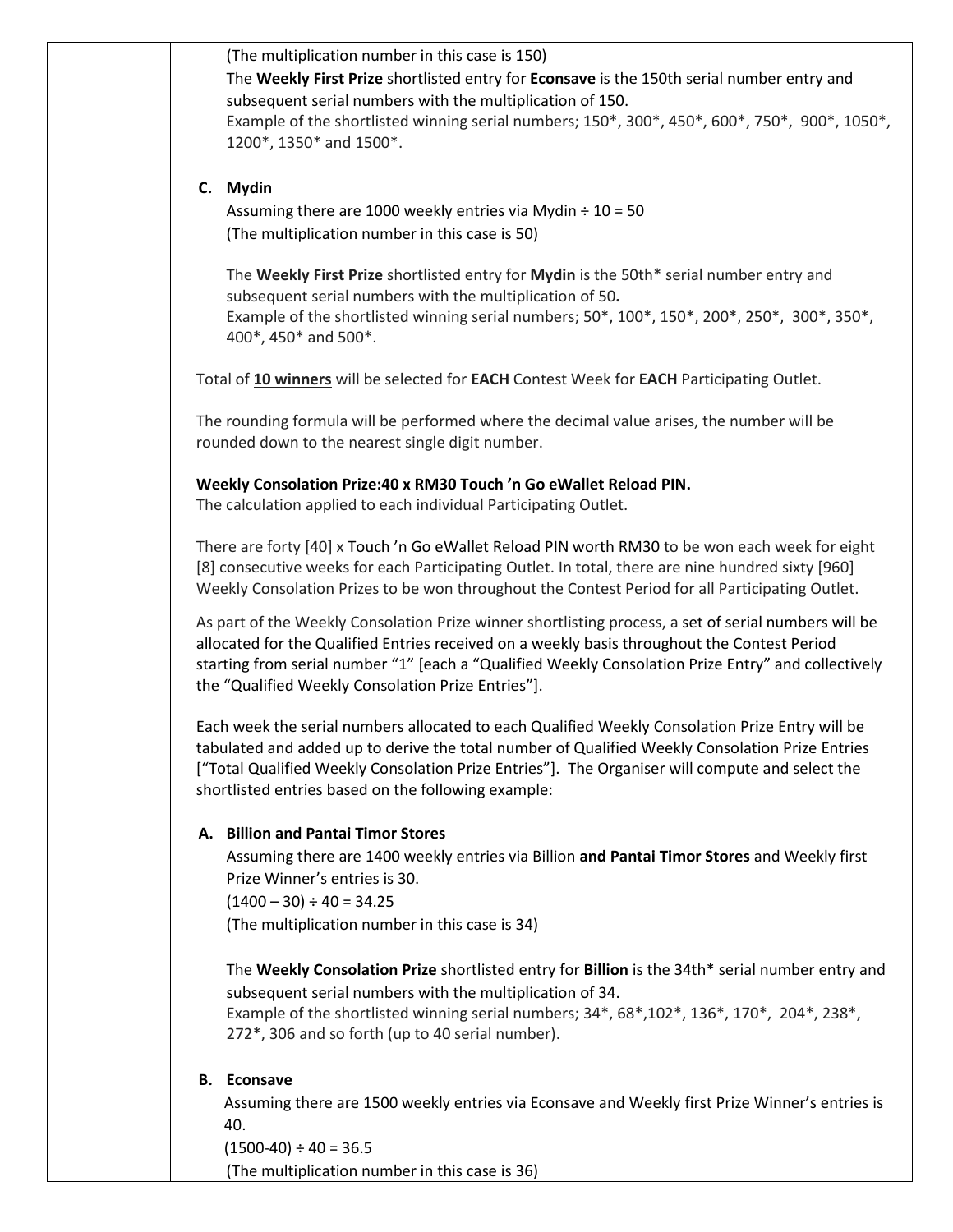The **Weekly Consolation Prize** shortlisted entry for **Econsave** is the 36th\* serial number entry and subsequent serial numbers with the multiplication of 36.

Example of the shortlisted winning serial numbers; 36\*, 72\*,108\*, 144\*, 180\*, 216\*, 252\*, 288\*, 324 and so forth (up to 40 serial number).

#### **C. Mydin**

Assuming there are 1000 weekly entries via Mydin and Weekly first Prize Winner's entries is 10  $(1000 - 10) \div 40 = 24.7$ 

(The multiplication number in this case is 24)

The Weekly Consolation Prize shortlisted entry for Mydin is the 24th\* serial number entry and subsequent serial numbers with the multiplication of 24**.**

Example of the shortlisted winning serial numbers; 24\*, 48\*, 72\*, 96\*, 120\*, 144\*, 168\*, 216\*, 240\* and 264\* and so forth (up to 40 serial number).

Total of **40 winners** will be selected for **EACH** Contest Week for **EACH** Participating Outlet.

The rounding formula will be performed where the decimal value arises, the number will be rounded down to the nearest single digit number.

### **Grand Prize: 1 x PERODUA Axia 1.0 GXtra worth RM34,000 (Random Colour)**

The calculation applied to each individual Participating Outlet.

There is one [1] x PERODUA Axia 1.0 GXtra (Random Colour) to be won throughout the Contest Period for each Participating Outlet. A total of three (3) PERODUA Axia 1.0 GXtra to be won throughout the Contest Period for all Participating Outlet.

As part of the Grand Prize winner shortlisting process, a set of serial numbers will be allocated for the Qualified Entries received throughout the Contest Period starting from serial number "1" [each a "Qualified Grand Prize Entry" and collectively the "Qualified Grand Prize Entries"].

The serial numbers allocated to each Qualified Grand Prize Entry will be tabulated and added up to derive the total number of Qualified Grand Prize Entries ["Total Qualified Grand Prize Entries"]. The Organiser will compute and select the shortlisted winners based on the following example:

# **A. Billion and Pantai Timor Stores**

Assuming there are 7068 entries via Billion **and Pantai Timor Stores** throughout Contest Period  $\div$  2 = 3534

The Grand Prize Shortlisted entry for Billion and Pantai Timor Stores is the 3534<sup>th</sup> serial number entry.

# **B. Econsave**

Assuming there are 6836 entries via Econsave throughout Contest Period  $\div 2 = 3418$ The Grand Prize shortlisted entry for Econsave is the 3418th serial number entry.

# **C. Mydin**

Assuming there are 6000 entries via Mydin throughout Contest Period  $\div$  2 = 3000 The Grand Prize shortlisted entry for Mydin is the 3000th serial number entry.

The rounding formula will be performed if the number of entries arises the decimal value, the number will be rounded down to the nearest single digit number.

All shortlisted Qualified Grand Prize, Weekly First Prize and Consolation Weekly Prize entries will be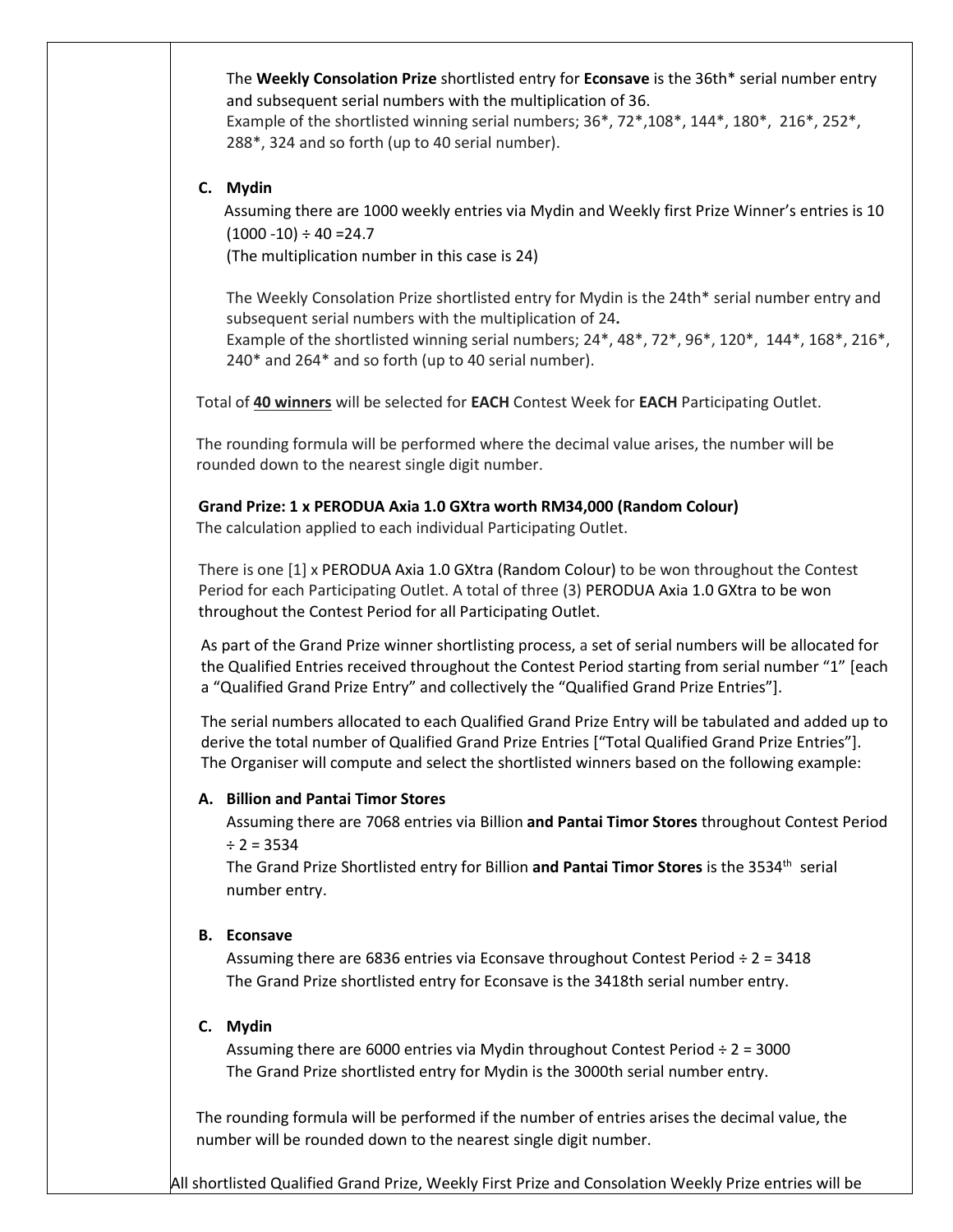| contacted via WhatsApp from the contest number 018-3181184 to answer a simple Contest Question.                                                                                                                                                                                                                                                                                               |
|-----------------------------------------------------------------------------------------------------------------------------------------------------------------------------------------------------------------------------------------------------------------------------------------------------------------------------------------------------------------------------------------------|
| Shortlisted Qualified Entries must reply and provide the correct answer within the stipulated time<br>frame to be eligible to win the Prize. Failing which will result in forfeiture of the Prize and the next<br>shortlisted Entry shall be selected as replacement. The Organiser will not be held liable in the event the<br>shortlisted entries cannot be contacted for whatever reasons. |
| Upon receipt of the correct answer from the shortlisted Entries ("Qualified Winners"), Qualified<br>Winners will be contacted via WhatsApp from the contest number 018-3181184 to notify them of the<br>prizes they have won. The Organiser will not be held liable in the event the Qualified Winners cannot<br>be contacted for whatever reasons.                                           |

| <b>Prize</b><br>Claim/Deliver<br>y Date |    | 1. All Contest prizes will be processed for delivery to the winners within six (6) to eight (8) weeks from<br>the end of the Contest Period, 07 August 2022. The Organiser reserves the rights to extend the<br>timelines stated under this clause owing to reasons beyond the control of the Organiser.                                                                                                                                                                                                                                                      |
|-----------------------------------------|----|---------------------------------------------------------------------------------------------------------------------------------------------------------------------------------------------------------------------------------------------------------------------------------------------------------------------------------------------------------------------------------------------------------------------------------------------------------------------------------------------------------------------------------------------------------------|
|                                         | 2. | The Prizes must be claimed within three (3) months from the date of the announcement or notice<br>of the claim of the Prize whichever is earlier failing which will result in disqualification and<br>forfeiture of the Prizes. The Organiser reserves the rights to extend the timelines stated under this<br>clause owing to reasons beyond the control of the Organiser.                                                                                                                                                                                   |
|                                         | 3. | Touch & go e-wallet Reload pin will be sent to the winners' WhatsApp number submitted by the<br>winners to the Organizer during Contest entry submission.                                                                                                                                                                                                                                                                                                                                                                                                     |
|                                         | 4. | Usage of the ewallet Reload pin is subject to Touch'n Go Malaysia's Terms & Conditions;<br>https://cdn-web.tngdigital.com.my/pdf/User-TC-updated-oct20.pdf                                                                                                                                                                                                                                                                                                                                                                                                    |
|                                         | 5. | The Organizer will not be held responsible if the Prize (Touch 'n GO e-Wallet reload Pin) cannot be<br>delivered or deployed to the winners due to any change or difference in the mobile contact number<br>submitted by the winners to the Organizer during Contest entry submission.                                                                                                                                                                                                                                                                        |
|                                         | 6. | The Grand Prize: PERODUA Axia 1.0 GXtra (Random Color) does not include car/vehicle<br>registration fees, road tax, insurance and delivery fees.                                                                                                                                                                                                                                                                                                                                                                                                              |
|                                         | 7. | The Organiser shall not be responsible and disclaim any and all liabilities arising from any<br>postponement, cancellation, delay or changes or modification to the Prizes due to any other<br>unforeseen circumstances beyond the Organiser's control such as governmental interference, civil<br>commotion, riot, war, strikes, act of terrorism (including but not limited to any act of violence,<br>hostility, national emergency, occurrence of any epidemic/pandemic outbreaks) and for any act or<br>default by any third-party suppliers or vendors. |
|                                         | 8. | The Organizer shall further not be responsible or liable for any loss or damage that may occur to<br>the Prizes during the delivery process. Any other additional costs (i.e., travel expenses,<br>transportation cost, duties and taxes) and/or other incidental expenses incurred or required to be<br>incurred to accept, redeem and/or collect the Prizes shall be fully borne by the winners.                                                                                                                                                            |
|                                         |    | The Organiser shall not be held responsible should a winner fail to comply with the terms and requirements<br>for Prize fulfilment.                                                                                                                                                                                                                                                                                                                                                                                                                           |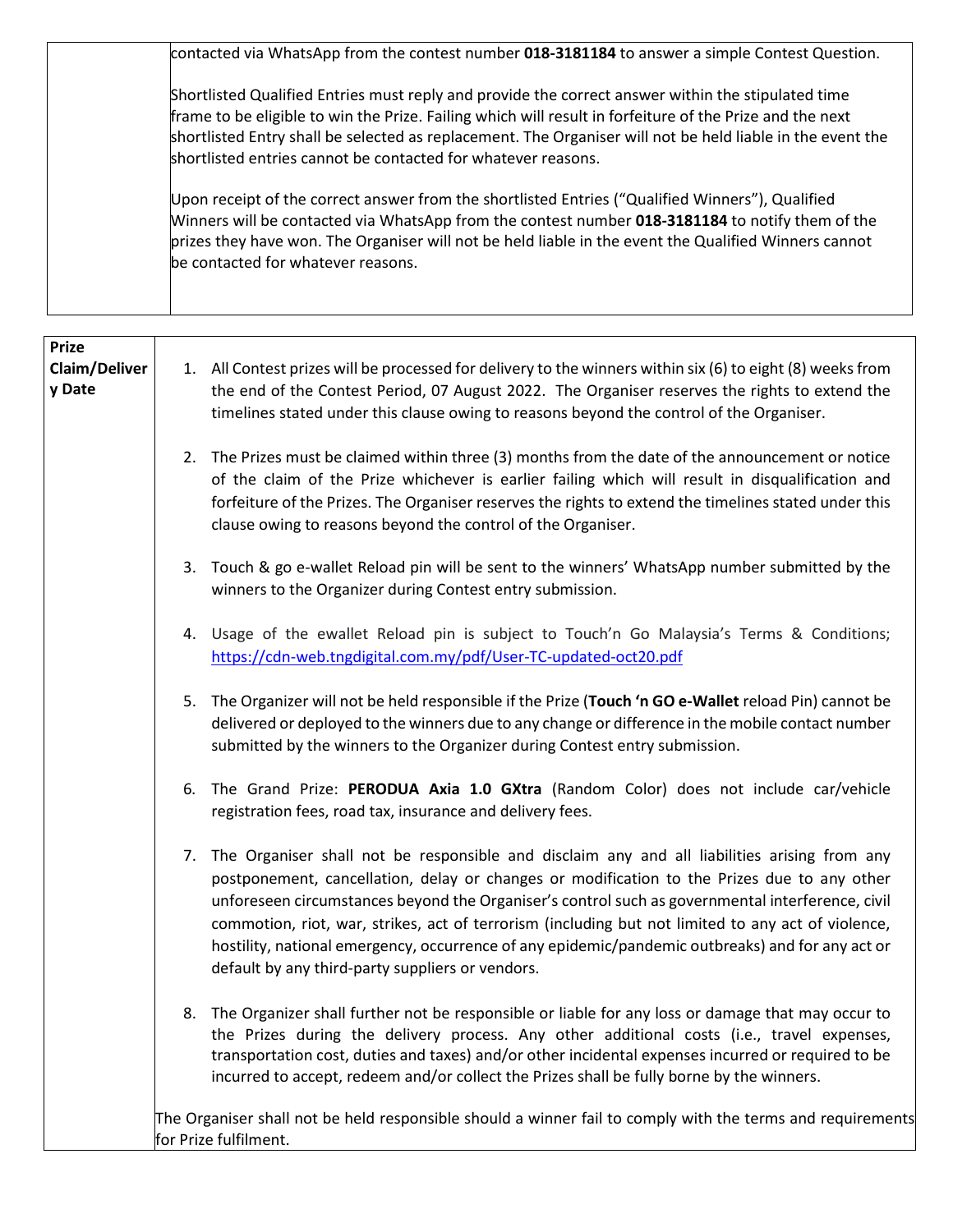*This Schedule to Conditions of Entry must be read together with the Conditions of Entry available at* <https://www.dearnestle.com.my/peraduan-jom-menang-bersama-nestle>

*collectively "Terms and Conditions" and shall be binding on all participants (and the parent/legal guardian of the participant, in the case of a minor participant) who participate in this Contest (hereinafter referred to as "Participants", "Participant", "You", "you", "your").* 

By participating in the Contest, you have read and agreed to the **Terms and Conditions** and the processing of your Personal Data in the Privacy Notice. **Consumer Services Contact No.:** 1800 88 3433.

### **B: Conditions of Entry**

### **1. Introduction**

- 1.1 This Conditions of Entry are to be read together with the Schedule to Conditions of Entry. To the extent that there is any inconsistency between the Conditions of Entry and the Schedule to Conditions of Entry, the Schedule to Conditions of Entry prevails. The Conditions of Entry and the Schedule to Condition of Entry shall collectively be referred to as the "Terms and Conditions". Each capitalized term not otherwise defined herein shall have the meaning ascribed to such term in the Schedule to Conditions of Entry. Defined terms will be used singular or plural.
- 1.2 The Organizer reserves the right in its sole discretion, without prior notice, and without any liability to any person, at any time to change the Terms and Conditions including to change the Contest Period, make Prize substitutions, cancel, terminate, or suspend the Contest in whole or in part. In the event of any changes to the Terms and Conditions, Participants agree that their continued participation in the Contest will constitute their acceptance of the Terms and Conditions (as changed).
- 1.3 The Organizer's decision on all matters relating to the Contest including judging and selection of winners will be final, binding, and conclusive on all Participants, and no correspondence or appeals will be entertained.

#### **2. Contest Entries**

- 2.1 By submitting an entry to the **Contest**, Participants are deemed to have understood and agreed to be bound by the Terms and Conditions.
- 2.2 All costs and expenses incurred and/or arising from the participation in the **Contest**, including without limitation, telecommunications, network, Short Messaging Services, postal and all such other charges and out-of-pocket expenses as may be incurred by a Participant during or in connection with the Contest shall be borne by the Participant.
- 2.4 Proof of submission of an entry is not proof of receipt, and the Organizer shall not be liable for any delay, lost, damaged and/or non-receipt of submissions. The Organizer is not responsible for any error, omission, interruption, deletion, defect, delay in operation or transmission, communications line failure, theft or destruction, unauthorized access to, or alteration of, user or member communications, or any problems or technical malfunction of our telecommunications network or lines, computer online systems, servers or providers, computer equipment, software, failure of e-mail or players on account of technical problems or traffic congestion on the Internet.

# **3. Eligibility**

- 3.1 Where the eligibility age prescribed in the Schedule to Conditions of Entry is below the age of eighteen (18), Participants are required to obtain the written consent (in such form as may be prescribed by the Organizer), from their parents/legal guardians before participating in the Contest and submitting any personal information.
- 3.2 The Organizer may require a Participant to provide proof of eligibility to participate in the Contest including without limitation, identification documents, and the written consent of parents/legal guardians in the case of Participants below the age of eighteen (18) years.

# **4. Ineligibility**

- The following groups of persons shall not be eligible to participate in the Contest:
	- (a) Employees of the Organizer and its group of companies and their immediate family members (spouse, children, parents, siblings, and their spouses); and
	- (b) Employees of the Organizer's agencies associated with the Contest and their immediate families (spouse, children, parents, siblings, and their spouses).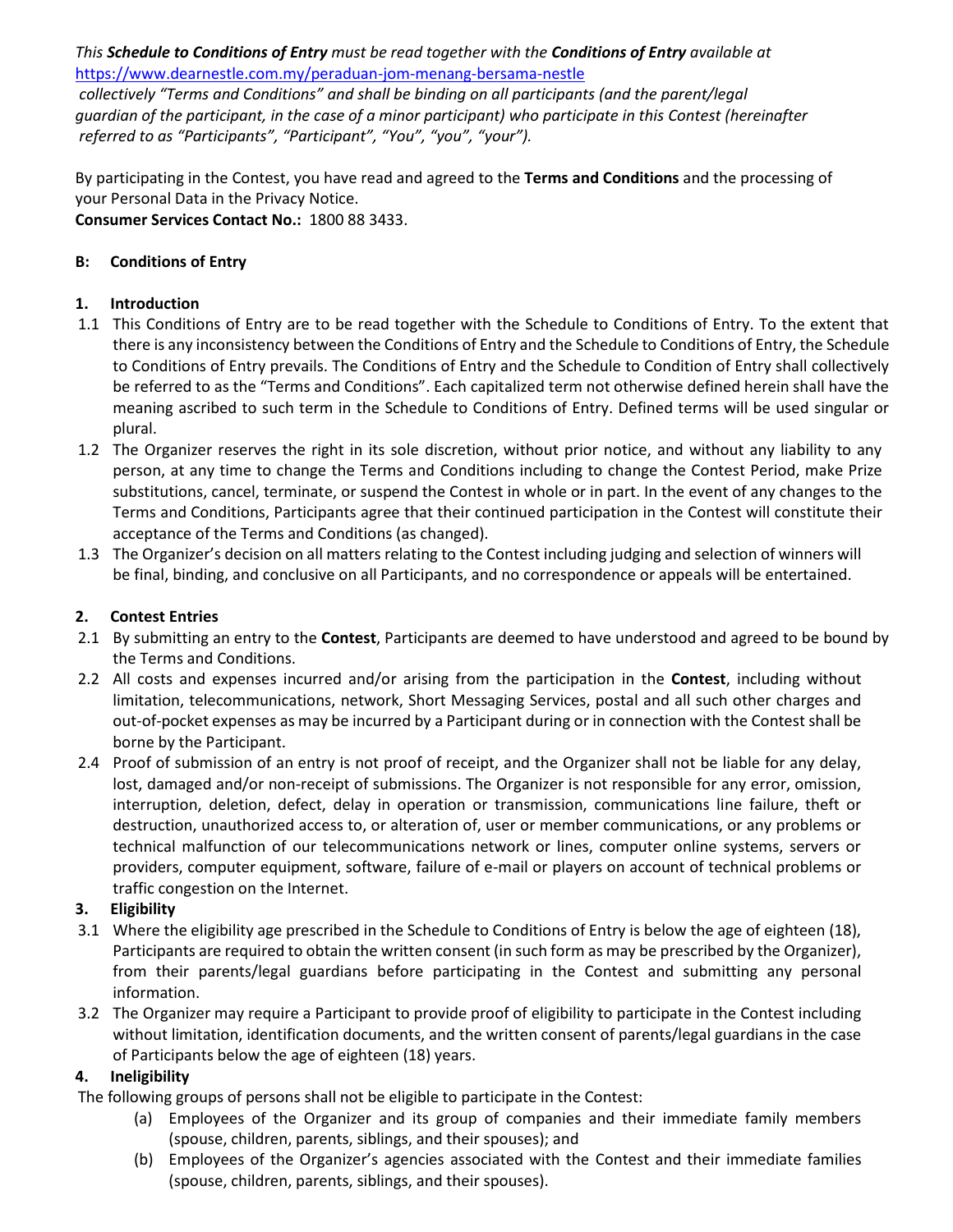# **5. Disqualification**

- 5.1 The following entries will be disqualified:
	- (b) unclear, incomplete, duplicate, copies, illegible or incorrect entries; and/or
	- (b) entries that violate the Terms and Conditions, any applicable laws and/or regulations.
- 5.2 In addition, the Organizer reserves the right to disqualify any Participant that:
	- (a) undermines, has, or attempted to undermine the operation of the Contest by fraud, cheating or deception; and/or
	- (b) are not eligible or unable to provide proof of eligibility to participate in the Contest for verification by Organizer when requested.
- 5.3 In the event of a disqualification after a Prize has been awarded, the Organizer reserves the right to demand for the return of the Prize or payment of its value from the disqualified Participant.

# **6. Prizes**

- 6.1 The Organizer, its agents, sponsors, and representatives shall have no liability to any Participant who defaults in collecting the Prizes in accordance with the Prize Claim/Delivery Date in any respect whatsoever. The Organizer reserves the right to determine how uncollected Prizes will be dealt with.
- 6.2 Prizes are strictly not transferable, assignable, exchangeable, or redeemable by the Participant in any other form or manner other than that specified by the Organizer.
- 6.3 Any additional costs not specifically stated in the Schedule to Conditions of Entry in relation to a Prize shall be the responsibility of the Winner.
- 6.4 All Prizes must be taken according to the terms and conditions of the Organizer, its agent. sponsor or third party providing the Prizes.

# (a) **Tickets to an Event**:

The Organizer is not liable for any cancellation or re-scheduling that may prevent a Prize fulfilment. Tickets can only be used on the date(s) specified on the ticket.

# (b) **Travel/Holiday Prizes**:

If travel is offered as a Prize, flights and accommodation are subject to availability at time of booking. The Prize must be taken in accordance with the dates and destinations specified by the Organizer, its agent, or sponsors. Additional spending money, meals, taxes, valid passports, visas, transport to & from departure point additional transfers, insurance & all other ancillary costs not specifically stated in the Schedule to Conditions of Entry are the responsibility of the Winner.

- 6.5 Prize(s) are given out on an "as it is" basis. The Prize shall be used/taken entirely at the risk of the Participants and the Organizer excludes all warranties and liabilities in connection with the Prize to the fullest extent permitted by law.
- 6.6 Prizes must be claimed in person unless the Organizer prescribes other modes of collection.
- 6.7 Where a Participant is under the age of 18 years of age and is declared a Prize winner, the Participant must be accompanied by their parent/legal guardian throughout the Prize fulfilment.

# **7. Publicity**

 The Organizer may use a Participant's entry including without limitation, photos, drawings, text, and any other content or information submitted for purposes of the Contest (collectively the "Materials"), and the Participant's name, and/or likeness, for advertising, publicity and contest of any goods or services of the Organizer, for an unlimited time throughout the world without compensation, and in any media. The Participant shall do all things necessary to give effect to this if requested by the Organizer.

# **8. Intellectual Property Rights**

The Participant agrees that all intellectual property rights in any contents and/or materials submitted, made, or created by the Participant in connection with the Contest and any derivative works arising therefrom will perpetually and unconditionally be vested in, assigned to, and owned by the Organizer. The Organizer has the right to use and modify such materials or works in any way it deems fit without compensation to the Participant and the Participant waives all rights he or she may have in such materials or works.

# **9. Indemnity**

Each Participant agrees to indemnify, release and hold harmless each of the Organizer, its holding, subsidiary or related companies as defined in the Companies Act 2016 ("Nestlé Malaysia Group"), directors, officers, employees, agents, sponsors and/or representatives against any and all losses, rights, claims, actions and damages (including special, indirect and consequential damages) arising from or incurred as a result of the Participant's participation in the Contest, acceptance of any Prize, and/or the use of the Participant's entry and/or likeness in connection with the Contest or violation of the Terms and Conditions,